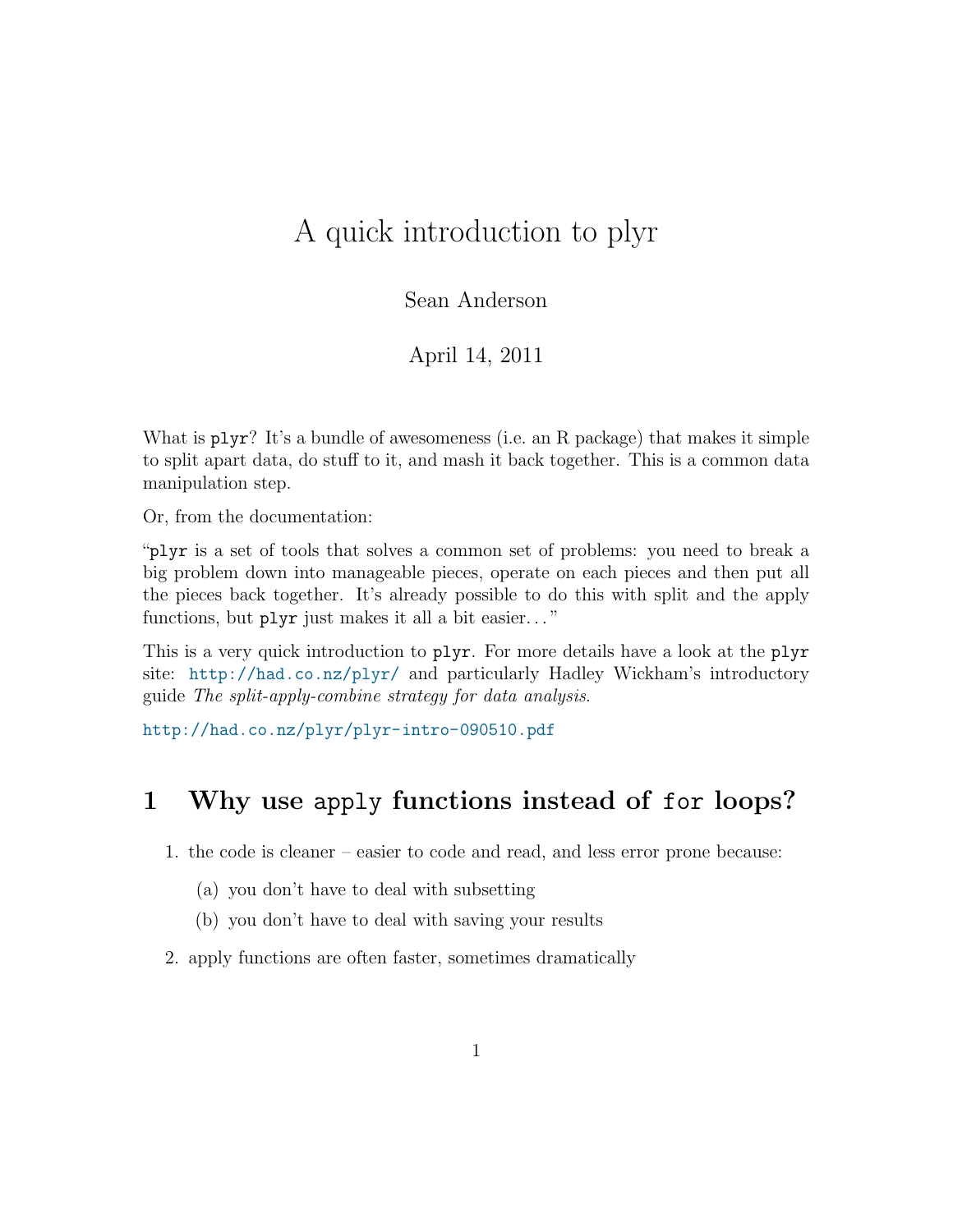## 2 Why use plyr over base apply functions?

1.  $\nu$ 

2. plyr requires less code since it takes care of the input and output format

3.  $\mathbf{p}$ lyr can be run in parallel — faster

### 3 The basic idea behind apply functions

apply functions work by applying a function to a set of values and returning the output in some format. Here's about as simple an example as possible:

```
> y \leftarrow c(1, 2, 3)> f \leftarrow function(x) x^2> sapply(y, f)
```
[1] 1 4 9

Here, I have applied the function f to the values of y. Note that the sapply function was unnecessary here. This would have been better done in a vectorized format. If y was large, and the function more complex, the vectorized format could be noticeably faster.

 $> f(y)$ 

[1] 1 4 9

But, it isn't always possible (or easy) to vectorize a function, particularly when you're dealing with groupings of data as in the following examples.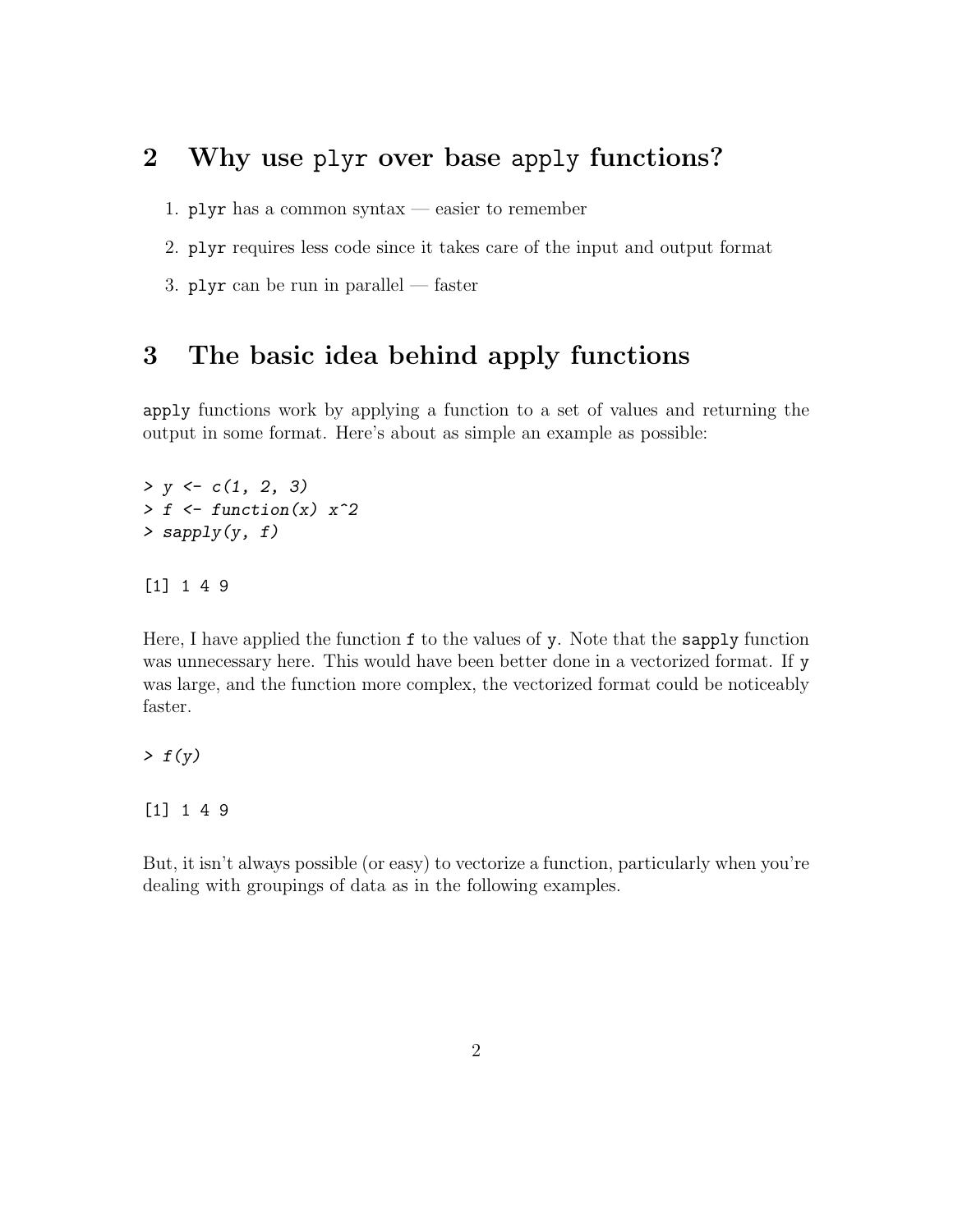#### 4 plyr basics

plyr builds on the built in apply functions by giving you control over the input and output formats and keeping the syntax consistent across all variations. It also adds some niceties like error processing, parallel processing, and progress bars.

The basic format is 2 letters followed by ply(). The first letter refers to the format in and the second to the format out.

The 3 main letters are:

- 1.  $d = data frame$
- 2.  $a = \text{array}$  (includes matrices)
- $3. 1 =$  list

So, ddply means: take a data frame, split it up, do something to it, and return a data frame. I find I use this the majority of the time since I often work with data frames.

ldply means: take a list, split it up, do something to it, and return a data frame. This extends to all combinations. The columns are the input formats and the rows are the output format:

|            | data frame list |             | array |
|------------|-----------------|-------------|-------|
| data frame | ddply           | ldply adply |       |
| list       | dlply           | llply       | alply |
| array      | daply           | laply aaply |       |

I've ignored a couple other format options. One that you might find useful is the underscore  $(\_)$  which will throw away the output  $(e.g., d_ply())$ . This can be useful when plotting.

#### 5 A general example with plyr

Let's take a simple example. Take a data frame, split it up (by year), calculate the coefficient of variation of the count, and return a data frame. This could easily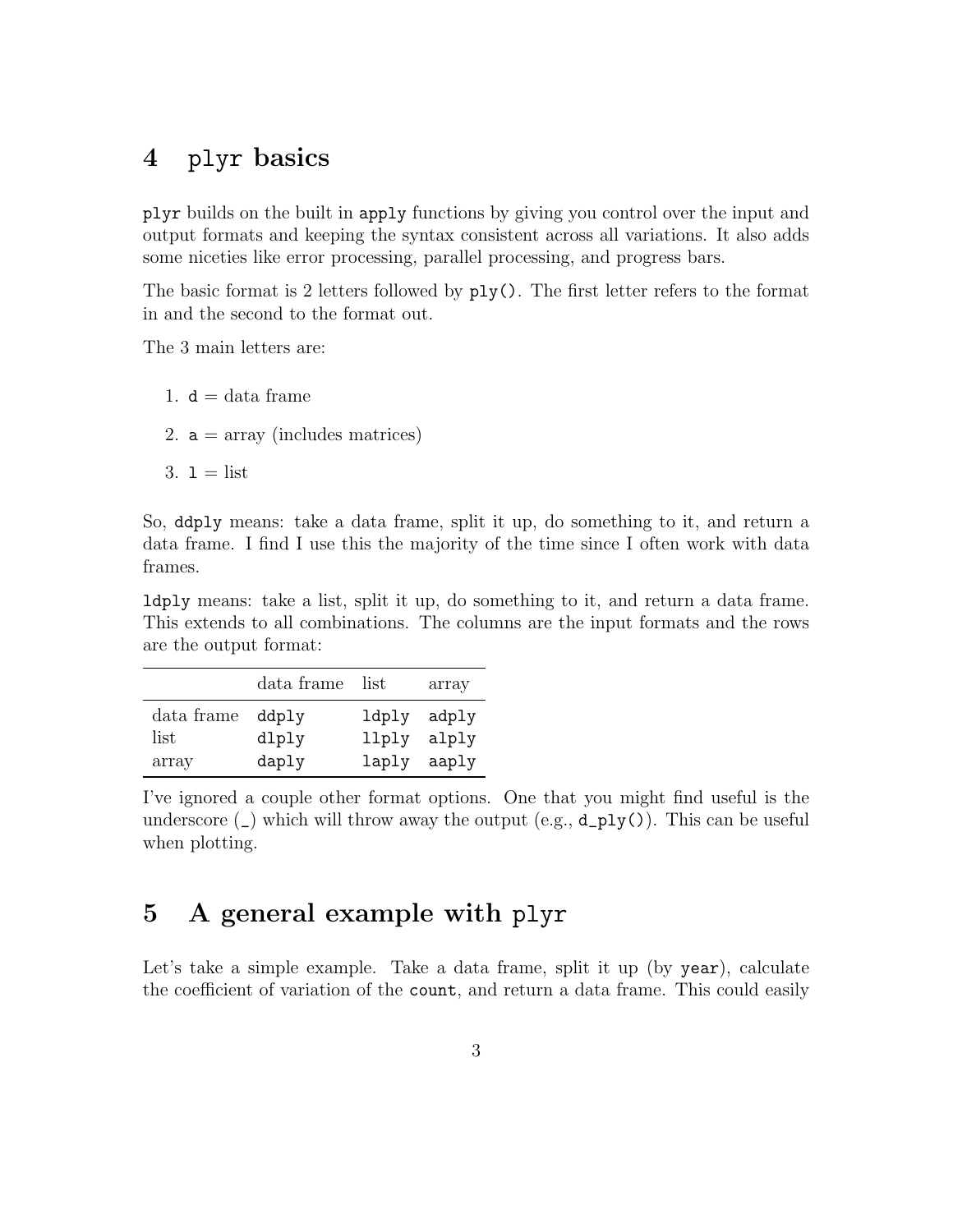be done on one line, but I'm expanding it here to show the format a more complex function could take.

```
> set.seed(1)
> d \leq data.frame(year = rep(2000:2002, each = 3), count = round(runif(9,
+ 0, 20)))
> print(d)
 year count
1 2000 5
2 2000 7
3 2000 11
4 2001 18
5 2001 4
6 2001 18
7 2002 19
8 2002 13
9 2002 13
> library(plyr)
> ddply(d, "year", function(x) {
+ mean.count <- mean(x$count)
+ sd.count <- sd(x$count)
+ cv <- sd.count/mean.count
+ data.frame(cv.count = cv)
+ })
 year cv.count
1 2000 0.3984848
2 2001 0.6062178
3 2002 0.2309401
```
### 6 transform and summarise

It is often convenient to use these functions within plyr. transform acts as it would normally as the base R function and modifies an existing data frame. summarise creates a new (usually) condensed data frame.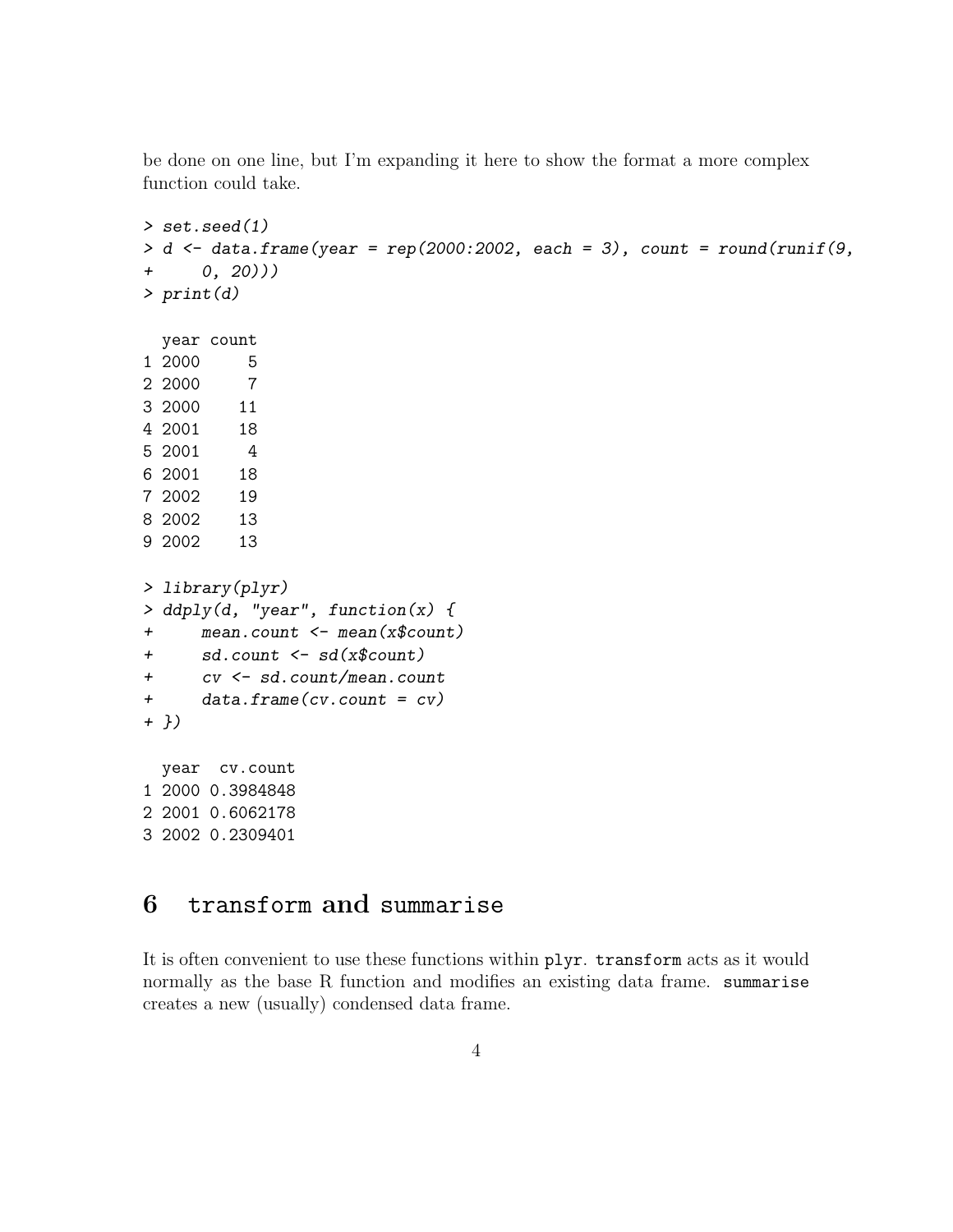> ddply(d, "year", summarise, mean.count = mean(count)) year mean.count 1 2000 7.666667 2 2001 13.333333 3 2002 15.000000 > ddply(d, "year", transform, total.count = sum(count)) year count total.count 1 2000 5 23 2 2000 7 23 3 2000 11 23 4 2001 18 40 5 2001 4 40 6 2001 18 40 7 2002 19 45 8 2002 13 45 9 2002 13 45

### 7 Other useful options

#### 7.1 Dealing with errors

You can use the failwith function to control how errors are dealt with.

```
> f \leq function(x) if (x == 1) stop("Error!") else 1
> safe.f <- failwith(NA, f, quiet = TRUE)
> llply(1:2, safe.f)
[1]]
[1] NA
[[2]]
[1] 1
```